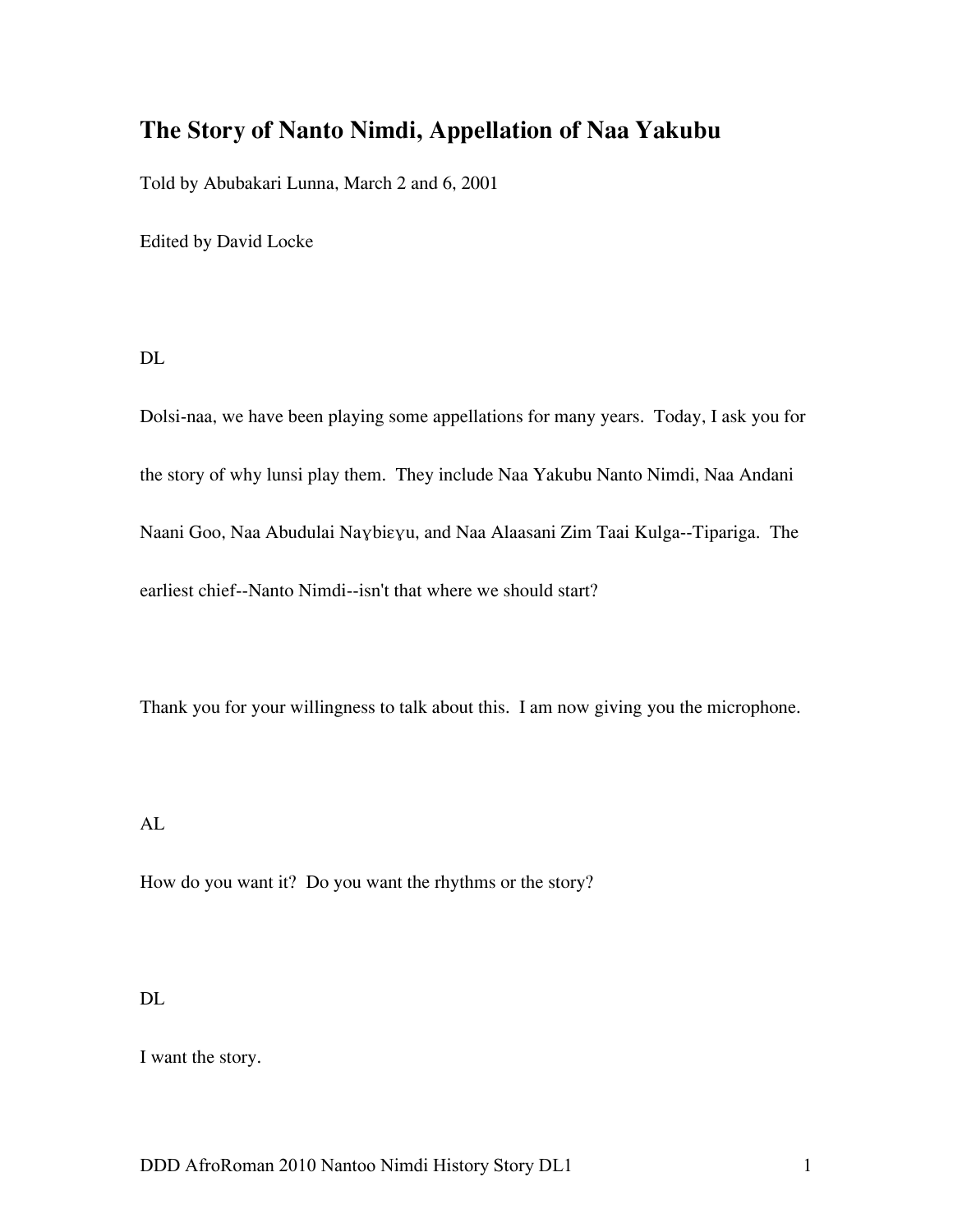Naa Yakubu was the greatest chief. He got help from his sister's son, Yelizoli-lana Idantoma.

#### DL

Why do people praise him as the "greatest?"

### AL

During his chieftaincy it was very peaceful in Dagbon. He didn't go to war. When Naa Yakubu became chief he tried not to be "looking with only one eye," to be looking out for only one person. He cared for everybody. He took anybody who came to him like his brother or his son. That was how his rivals were able to get to him. Yes.

When Naa Kulunku died and the kingmakers met, they chose Naa Asumani to be Yaa Naa. Many lunsi call him Naa Zoli and many people say Naa Asuman' Zoli. On the day when they brought him out for the public, Yelizoli-lana Idantoma was present. Naa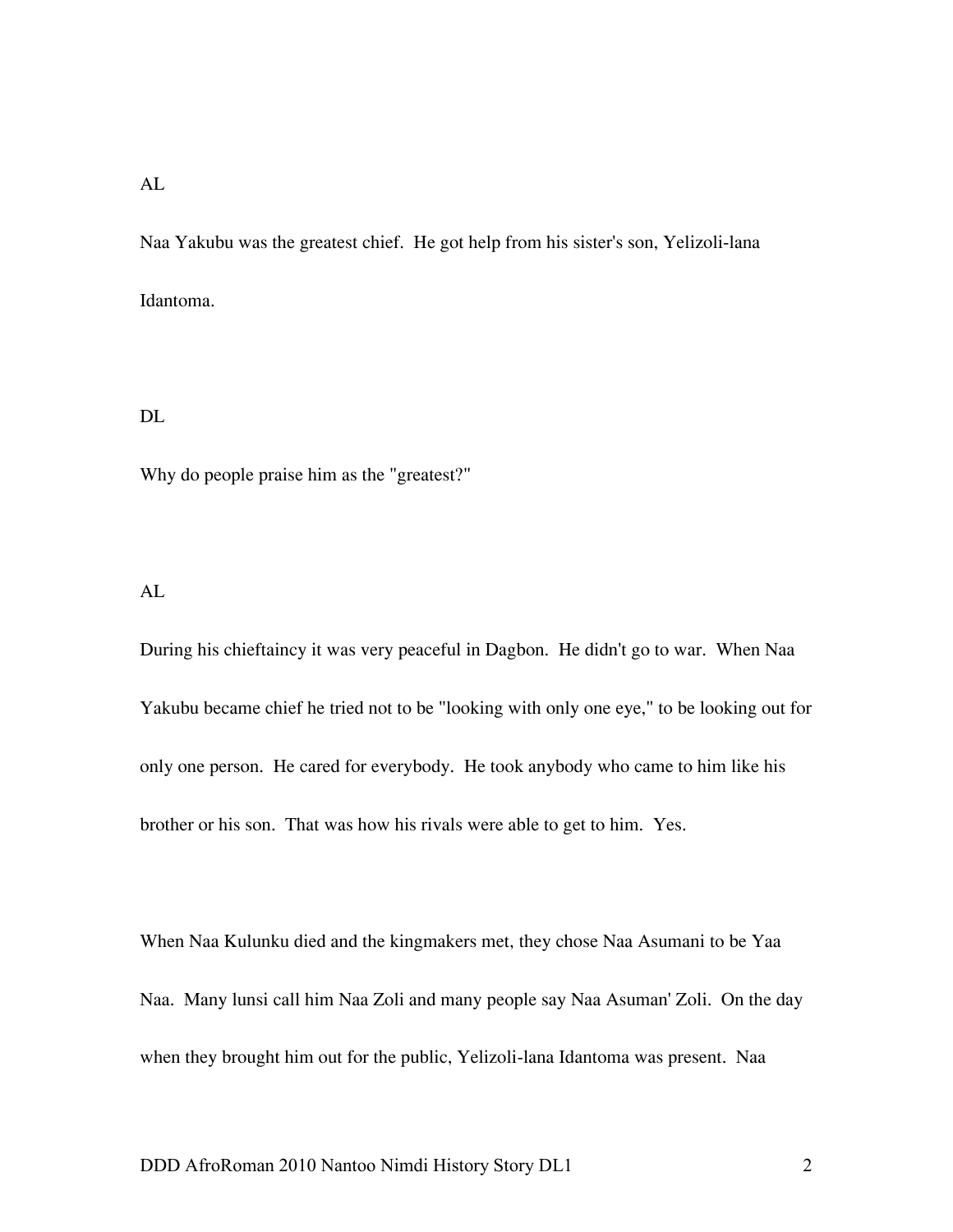Asuman' Zoli and Naa Yakubu were brothers; Idantoma's mother was Naa Yakubu's sister.

DL

One mother, one father?

AL

No--one father, Naa Andani Jɛnbariga. At that time, Yelizoli-lana Idantoma's mother was a ladies' chief, Kpatu-naa Lahimi.

Yelizol'-lan' Idantoma left Yendi--going to Yelizoli--and he had to pass Kpatuya. Because one of his uncle's had become Yaa Naa, he thought his mother would be happy. So, he went to greet his mother. He greeted her with happiness, "I have come to greet you. We have had good luck. Our family has a Yaa Naa again. Naa Asuman' Zoli, my uncle, is Yaa Naa."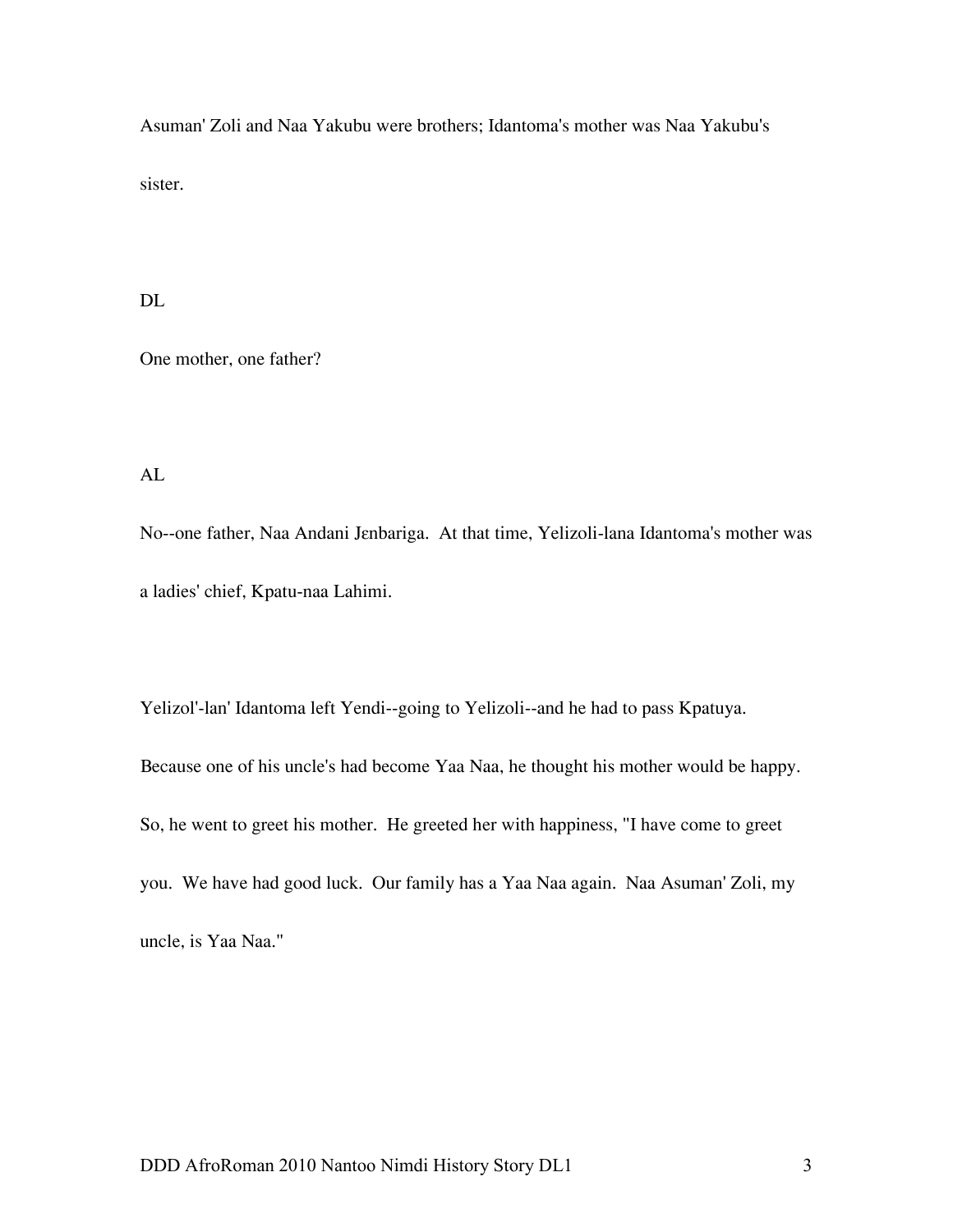The mother spit and said, "Chiligu." Which child is this? Go to my room and bring yesterday's food for Idantoma to chop and then go on his way." "Chiligu" means "shit." "I am in shame. I suffered for nothing." Those were the words the mother gave to him. "I gave my vagina to your father, who was just one of the Muslims and not a prince, and have given birth to you for nothing. Soothsayers told me that if I followed your father, we would have a child who would help me to become big. Do you think the Yendi skin is for Asumani? It is not for Asumani! It is for your real uncle, Yakubu. They refused to give to it to Yakubu and you are happy for that? Do you think Asumani will die before Yakubu?"

#### DL

In the lunsi knowledge of Dagomba history, do you go into details about how the mother came to marry the father, the Muslim? Did Andan' Jɛnbariga command her to marry him?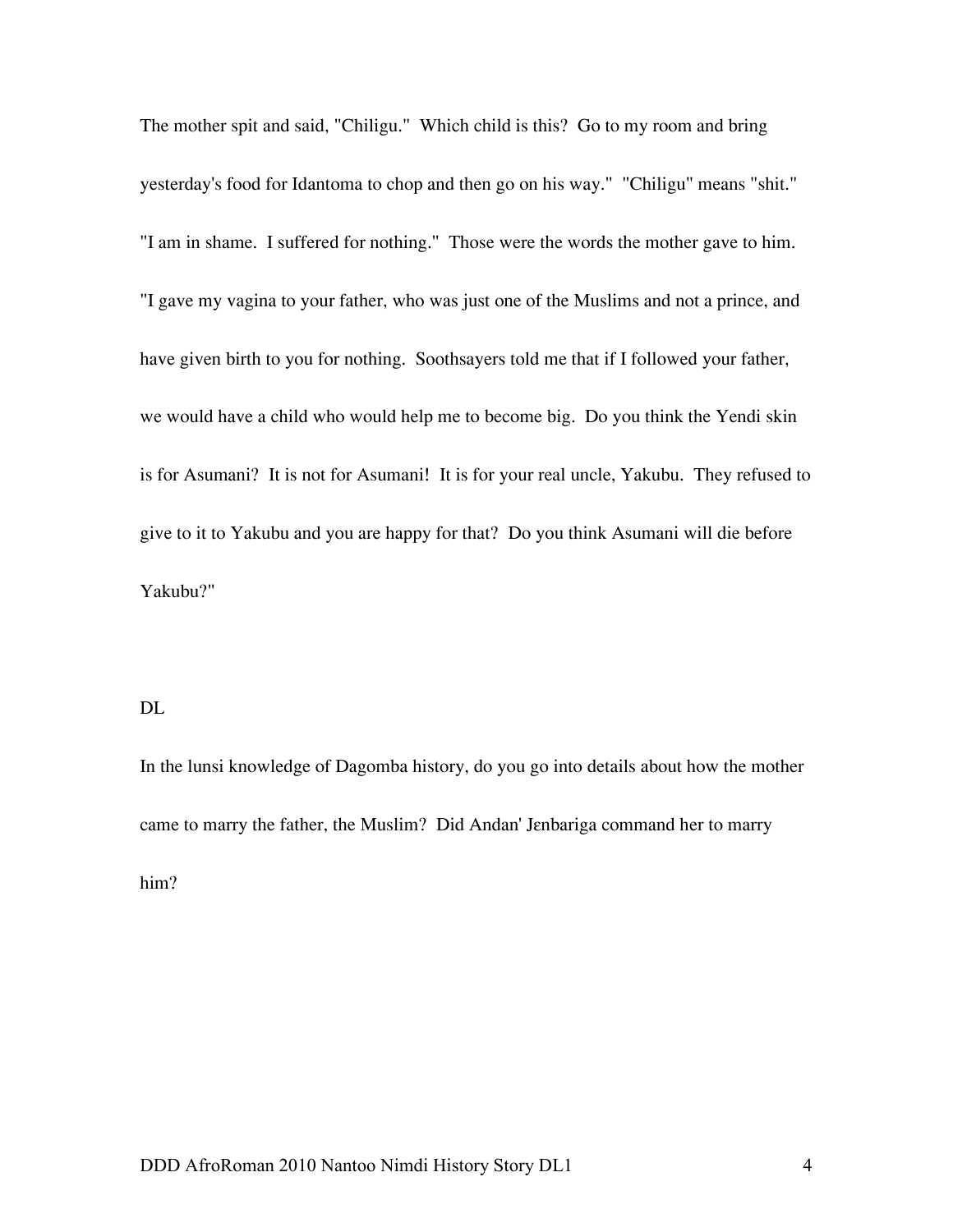The father of Idantoma was a Dagomba, but in drumming language we don't talk details about their marriage. If a mother's son does something, then you go into details. Many drummers know that Idantoma fought Naa Asumani, but they don't know why--what Naa Asumani had done to him. He is Idantoma's uncle so how can they fight? But some of us go deep--into people--and hear what the mother told Idantoma. We don't talk about how a chief's mother marries if it is not important to the chief's story. But when we are playing Sambanluŋa--the chiefs we can talk much about them--you have to know the details.

Idantoma said "Why do you abuse me in public like that? Do you think I, Idantoma, will eat yesterday's food? Oh mother, you didn't tell me early enough. If you had told me earlier, we would have found ways to make my uncle Yakubu Yaa Naa. If you think you are going to be ashamed, I will show you that I am somebody. I will go home and what you want--I will give it to you." He sent for one of his people and said, "Go back. Before all the elders have left Yendi, go back and inform the new Yaa Naa and the elders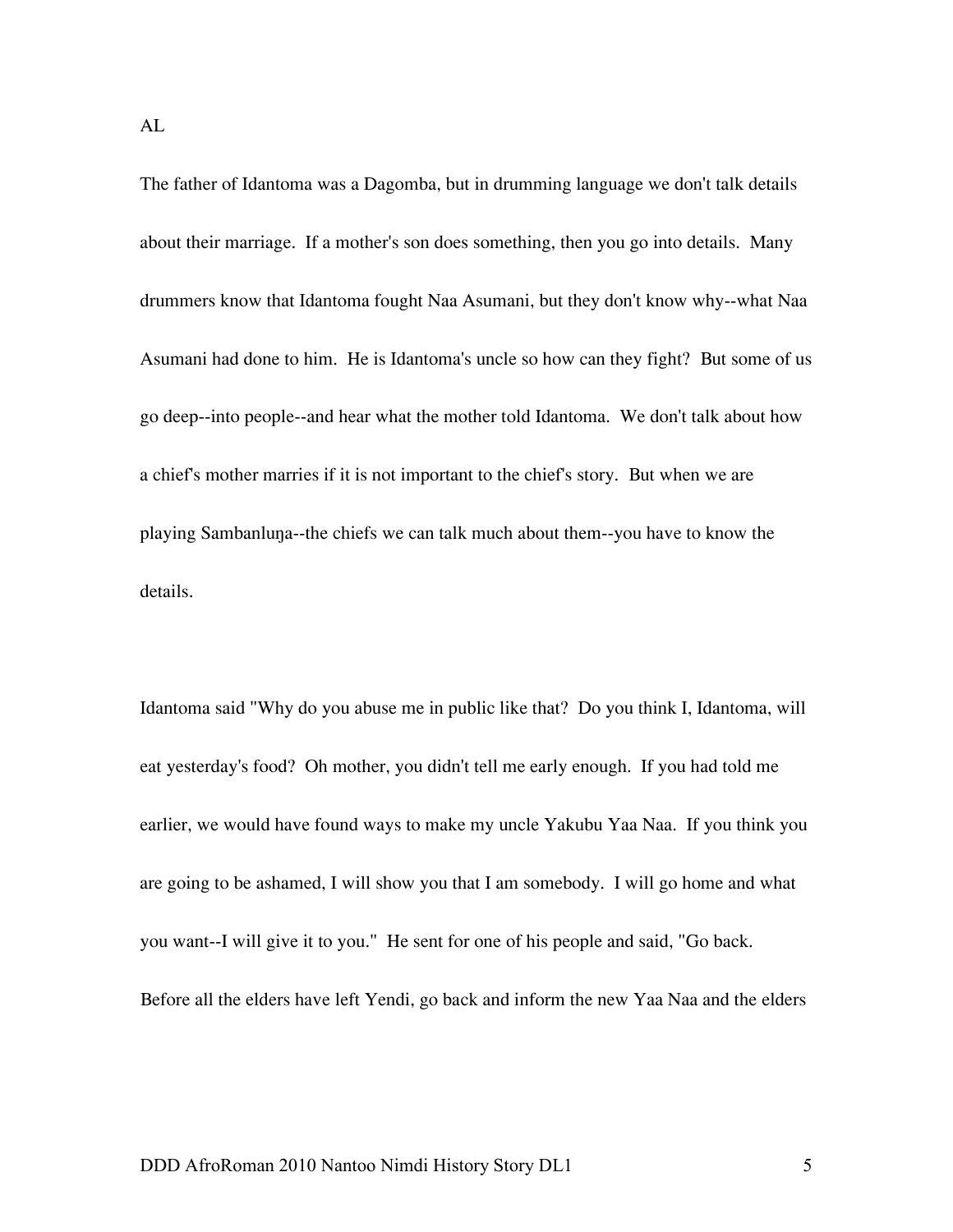of Dagbon that I am coming to fight them because they refused to make my uncle Yakubu to be the Yaa Naa." The man went.

The messenger told Zohe-naa and Zohe-naa told M-ba Duɣu to bring the new Yaa Naa out. The Yaa Naa called all the elders and informed them, "Idantoma says he is coming to kill me and let you people put Yakubu to be Yaa Naa." When he said so, some of the chiefs said, "Can Idantoma do anything? What can Idantoma do?" The leading chief of the kingmakers, Gushe-naa, said, "If a blind man tells you, 'I will throw a stone at you,' don't say, 'He is blind--he can't have a stone.' Maybe he is stepping on that stone. Don't say that Idantoma cannot do anything. Everyone knows he is a strong person. We don't know the full reason why he is coming to fight us."

The messenger took Gushe-naa's words to Idantoma. He returned him to Yendi. "Go and tell them that I am not coming to fight the kingmakers. It is only the Yaa Naa whom I don't like. I know he is my uncle, but I don't want him to be there. I want Yakubu, my other uncle, to be Yaa Naa. The kingmakers should take their hands from this matter." And Gushe-naa said, "We cannot take our hands from it because we are the ones to make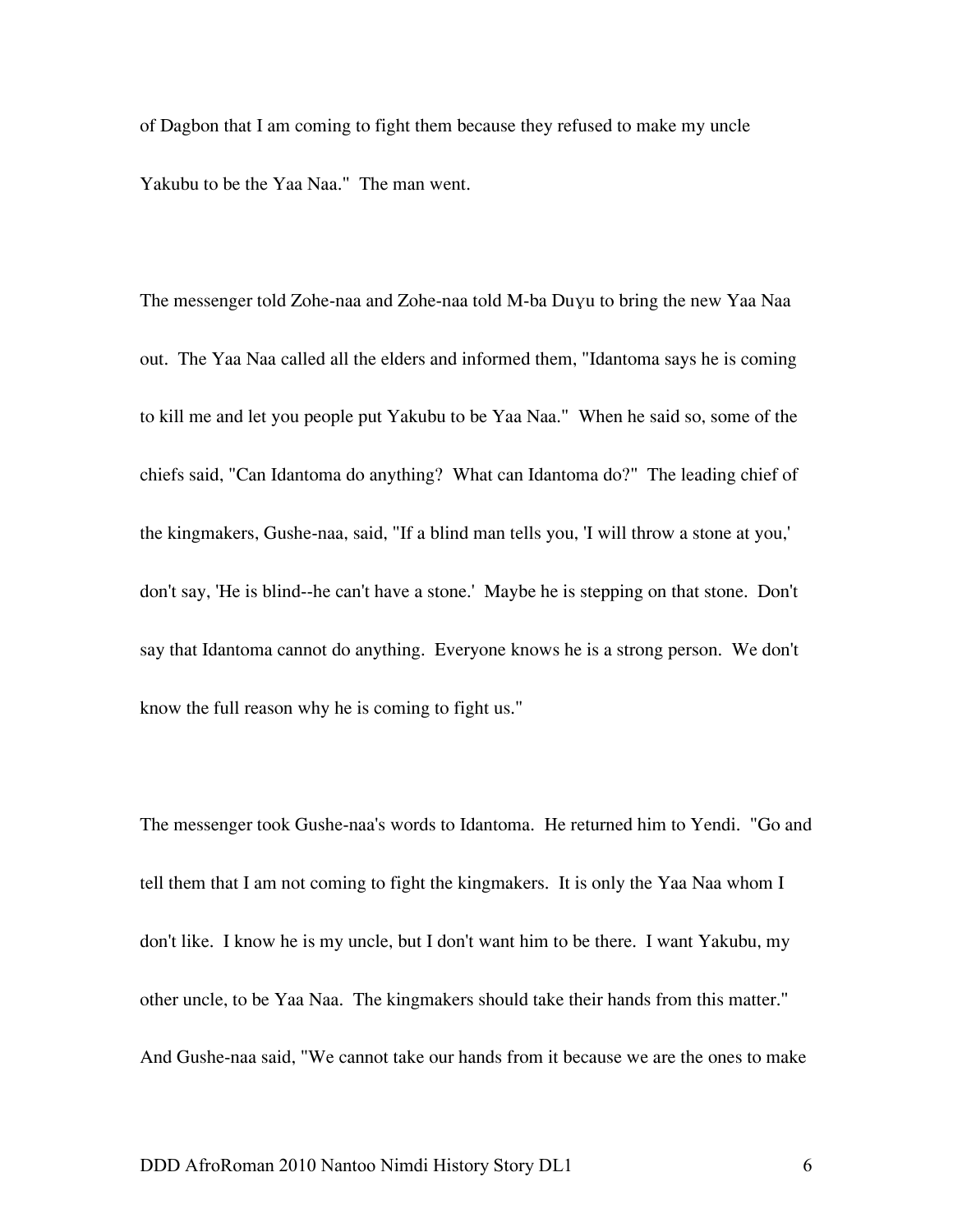the Yaa Naa. That is our duty. If you are fighting the Yaa Naa, you are fighting us." When they sent the messenger back Idantoma said, "If that be the case--prepare. I am coming."

When you go to Yendi, Yelizoli is east--where the sun comes from. According to the elders, one Friday morning at the time everybody is getting up, people in that area saw plenty of monkeys walking through the town, sitting on horses, coming towards people- going. Dog and monkey don't get along, but no dogs came out; they all ran to their rooms. The monkeys walked through Yendi and stopped at the area of Yendi we call Konsufong. It is inside Yendi now, but at that time, according to my teachers, it was far from Yendi. So, the monkeys surrounded it--crying--shouting--up to night.

The Yaa Naa came out and told people, "What I saw today, I never saw before. No elder can tell me that a monkey has walked through town before. And today--plenty of monkeys! Where from them?" The people said, "Maybe they are Idantoma's people. We should prepare."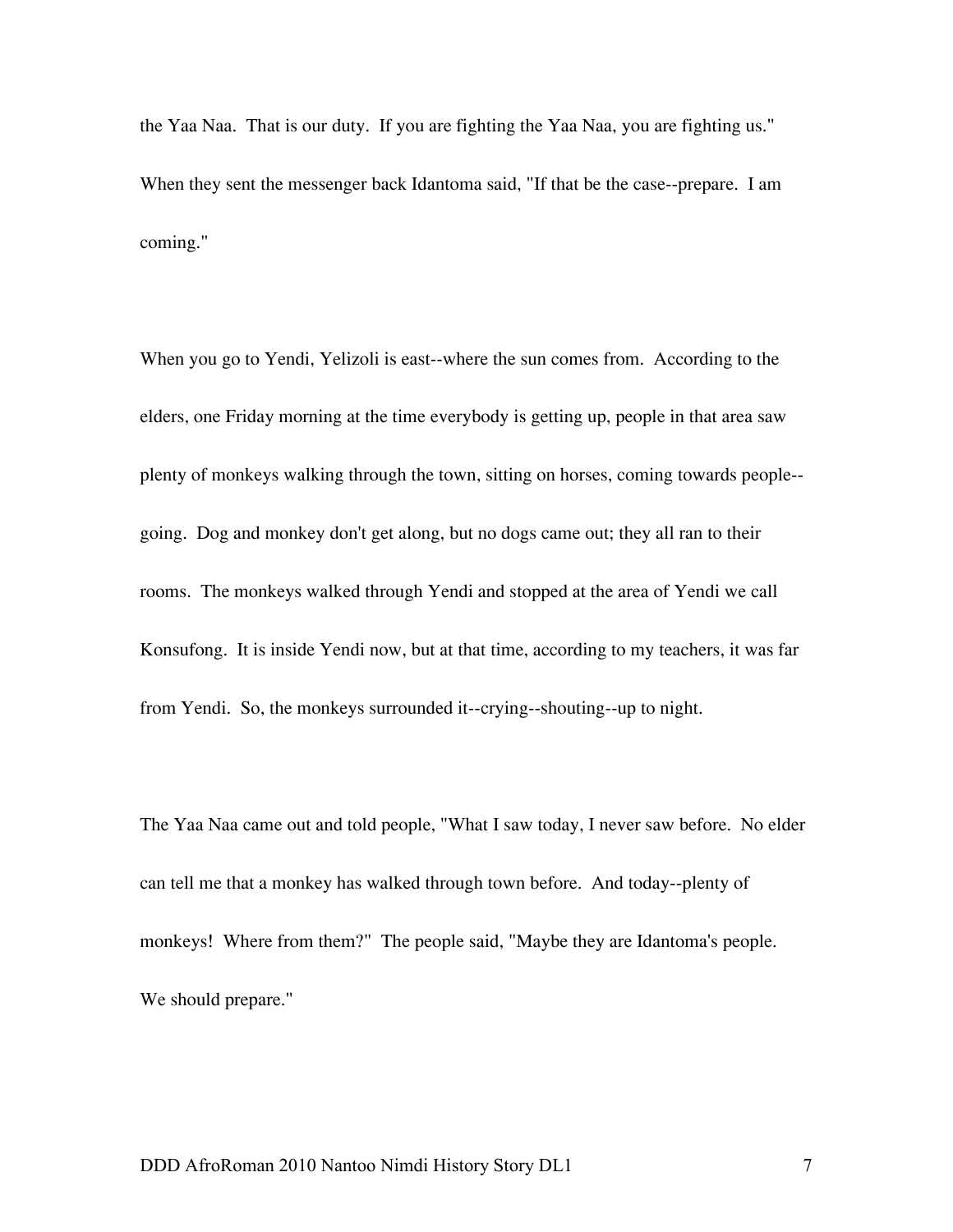Coming to the next morning, they heard drumming. Idantoma sent a messenger to tell the Yaa Naa to leave the palace. "I don't want to come there because we never fight in the Yendi palace. If you are a man like me, come." So, the Yaa Naa came. In fact, Naa Asumani had helpers--he had helpers--and then they fought. Naa Asumani's forces took the Bimbila road and Idantoma followed him there. They fought across the Kulpini River. Idantoma covered the Yendi side and was pushing Naa Asumani back toward the Tamale side. They fought from morning up to sunset. By night, Idantoma had pushed Naa Asumani all the way to Mion. Then, they slept.

Naa Asumani sent for more helpers. "Dagomba people, if you don't help me, this man is going to defeat me." All his warriors came out--Gushe-naa, Kumbun-naa, Tolon-naa, Diari-lana--they all came. They were able to back cross Idantoma on one side and push him. He was trying to cover them and they were trying to cover him so that they could send Yaa Naa Asumani back inside Yendi. Together, they pushed Idantoma back to the Kulpuni River.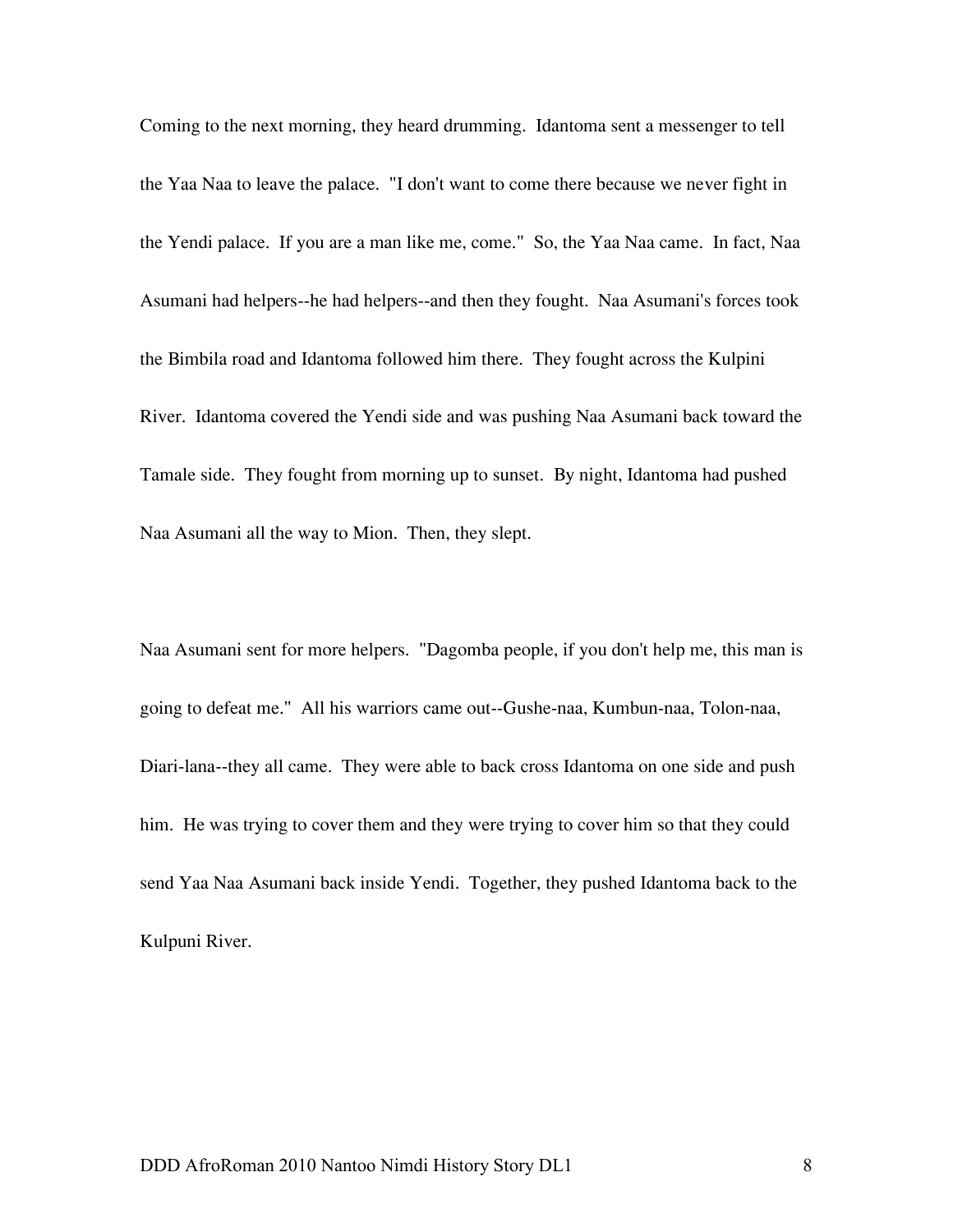Coming close to Yendi--close to where Yendi airport is now--Idantoma was able to kill Naa Asumani. According to my teachers, no one knew the way and manner he passed Gushe-naa, Kumbun-naa, Tolon-naa, and Diari-lana. They had surrounded Naa Asumani and Idantoma didn't kill them--all these people! Before they saw anything, Naa Asumani was telling them, "Oh, people, Idantoma is killing me," and they saw him down off his horse. Idantoma said, "Dagbon elders, can you stop the fight? What I wanted, I have got it. Yaa Naa Asumani is no more. Whether you kill me or not, you have to select a new Yaa Naa. But I am telling you--None of you can kill me. I am going. If you finish the custom and don't make my uncle Yakubu to be Yaa Naa--I will be back."

They prepared to take Naa Asumani to the Yendi palace to bury him. According to my knowledge--according to my research--Naa Asumani refused. Yes, he refused. [DL looks skeptical.] Ask me why, because I also asked my teachers.

DL

How can a dead body refuse?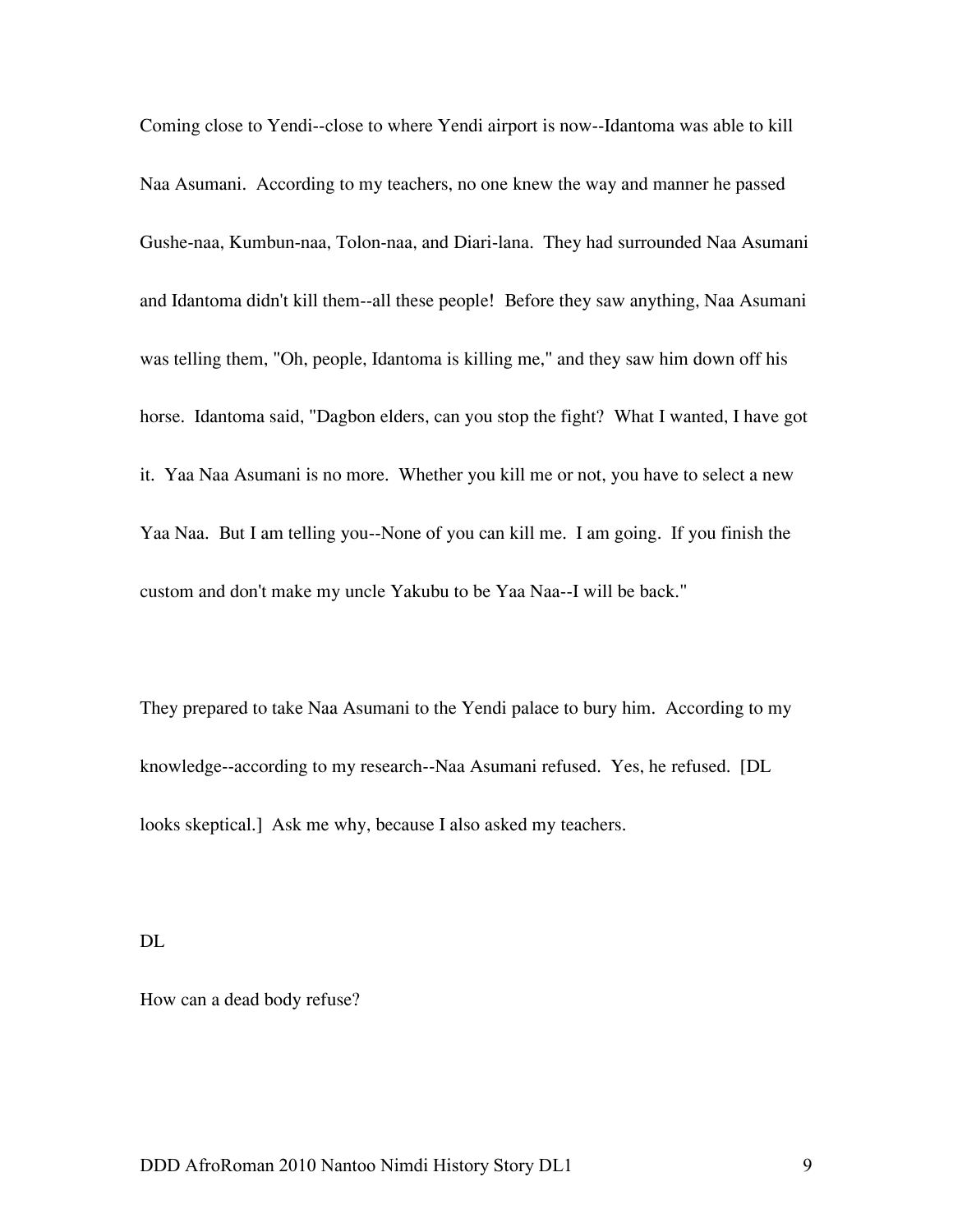Uh huh! You know, one person cannot carry a dead body. When they put him on the stretcher and tried to lift it from the ground--they couldn't. Many people took hold, but couldn't take him from the ground. They were there for more than a day and on the following day the elders said, "He doesn't want to go back to the palace. Let's bury him here." They buried him on the spot where they killed him. They made the funeral and built a room on his grave. The room is still there. When it needs repair, they fix it. At first, they didn't allow people to go, but I know the way to pass so that you can see the grave. It is still there.

After the funeral there was no way any prince would come and say, "I want to be Yaa Naa." Apart from Naa Yakubu no one came. They made Naa Yakubu the next Yaa Naa. When they brought him out Naa Yakubu said that he is nantoo. Nantoo means poison [anthrax]. He kills meat, but no one can eat it. Naa Yakubu said he is the princes' poison--[Dagbani] "I am a poison to princes." [Dagbani] "The prince who is strong, who has protection, can pass and be away from my poison. If you do not have proper protection, don't come near. You will die."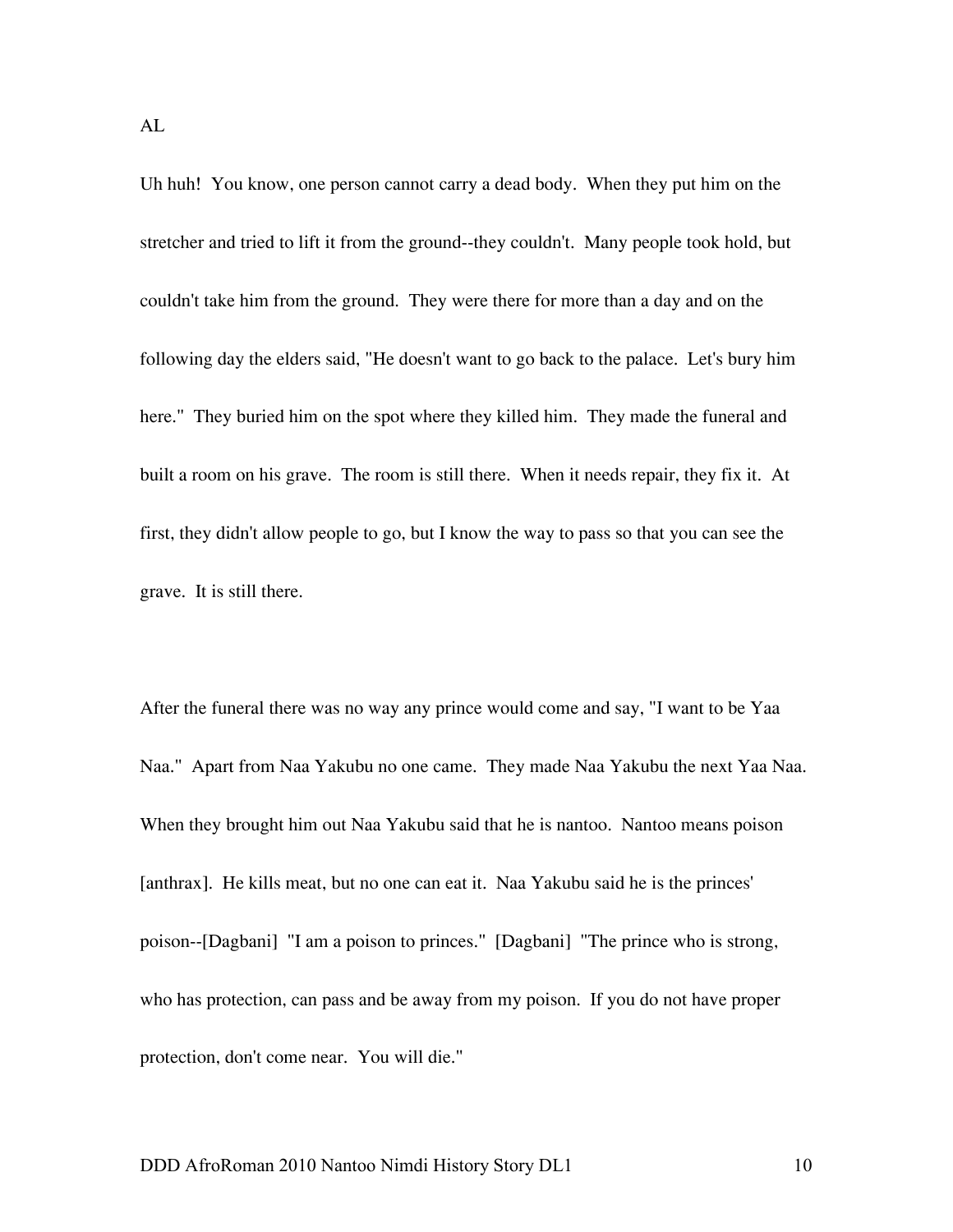He said that because his nephew was a strong person. At the time of the war, he wasn't yet the Yelizoli-lana. He was just called Afa Idantoma, a Muslim like his father.

#### DL

Do people think that his Muslim knowledge was part of his strength?

#### AL

Yes. Even if I don't ask my teachers, I am sure. We have so many kinds of protection in the Koran. In my knowledge, a proper Muslim can consult many people--you will get help to do that.

According to my teachers, after they made Naa Yakubu the Yaa Naa, Idantoma became very strong. He alone wanted to have every chieftaincy in Dagbon. When some drummers sing for Idantoma's family, they put him to more than twenty chieftaincies. But what my teachers told me--he covered seven gates--seven chiefs--for him alone. Idantoma asked Naa Yakubu, "Uncle, can you make me a chief because people just call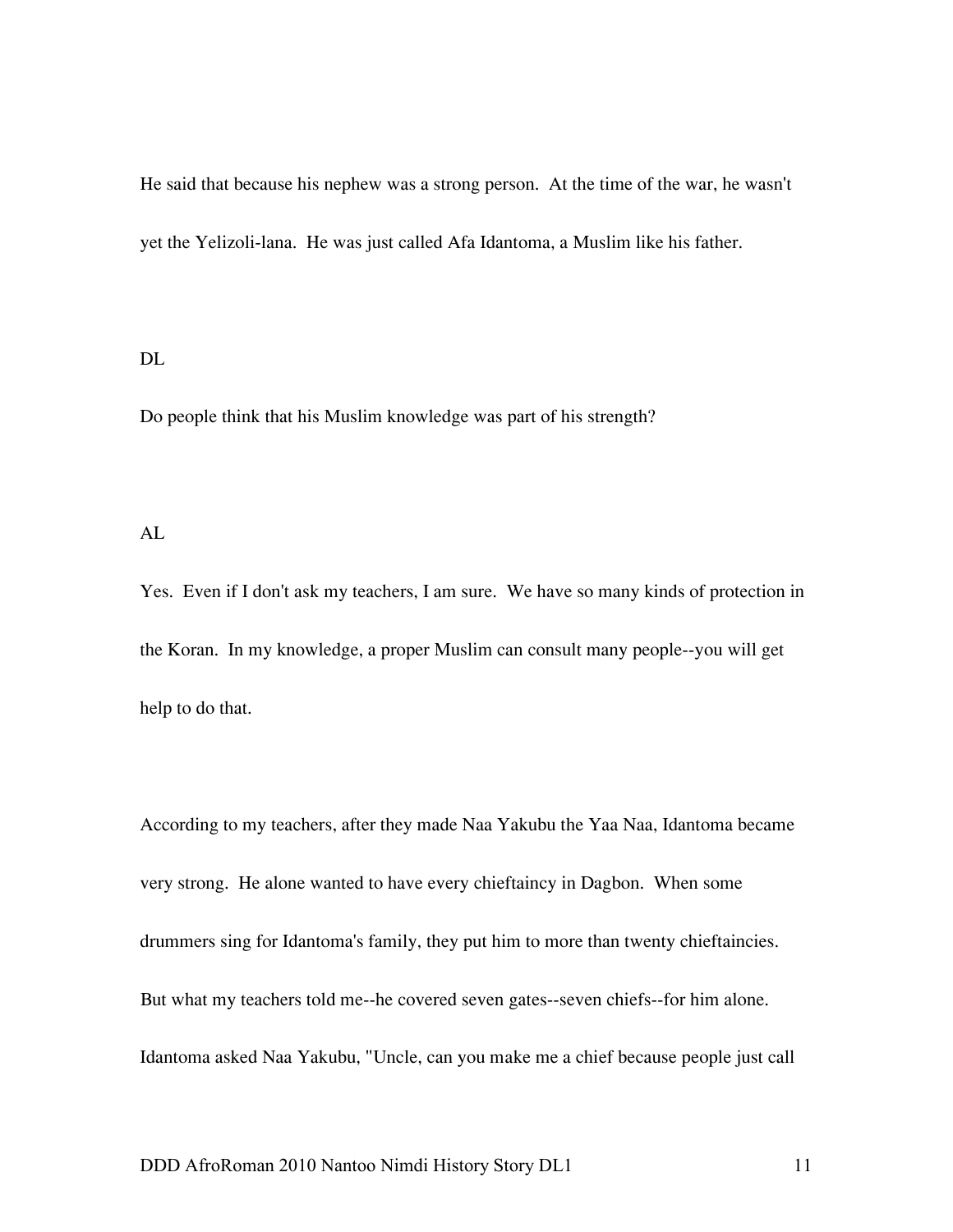me Afa Idantoma." Naa Yakubu put him to be the Gbunbaliga chief. Then, the Kpatinga chief died and Idantoma told his uncle, "I want to be Kpatin-lana." Naa Yakubu said, "What about Gbunbaliga?" Idantoma said, "Don't give Gbungbaliga to anyone. I want to occupy Kpatin-lana and Gbungbaliga." Then, the Nesa chief died. When Idantoma was fighting, the Nesa chief was very strong. Idantoma told his uncle, "I want to be Nesalana." Naa Yakubu said, "Nesa-lana is small chieftaincy. It is smaller than the chieftaincies you have now." Idantoma said, "Yes, but I want to take care of those people." Naa Yakubu gave it to him. After Nesa, the Pigu-lana died. Idantoma said, "I want to be Pigu-lana," and the uncle gave it. After Pigu--Zabzugu-lana died and Idantoma said, "I want to be Zabzugu-lana." After Zabzugu, then Yelizoli-lana died. He said, "I want to be Yelizoli-lana." They gave him Yelizoli.

### DL

The way Idantoma wanted to get so many gates for himself--had that ever happened before in Dagbon?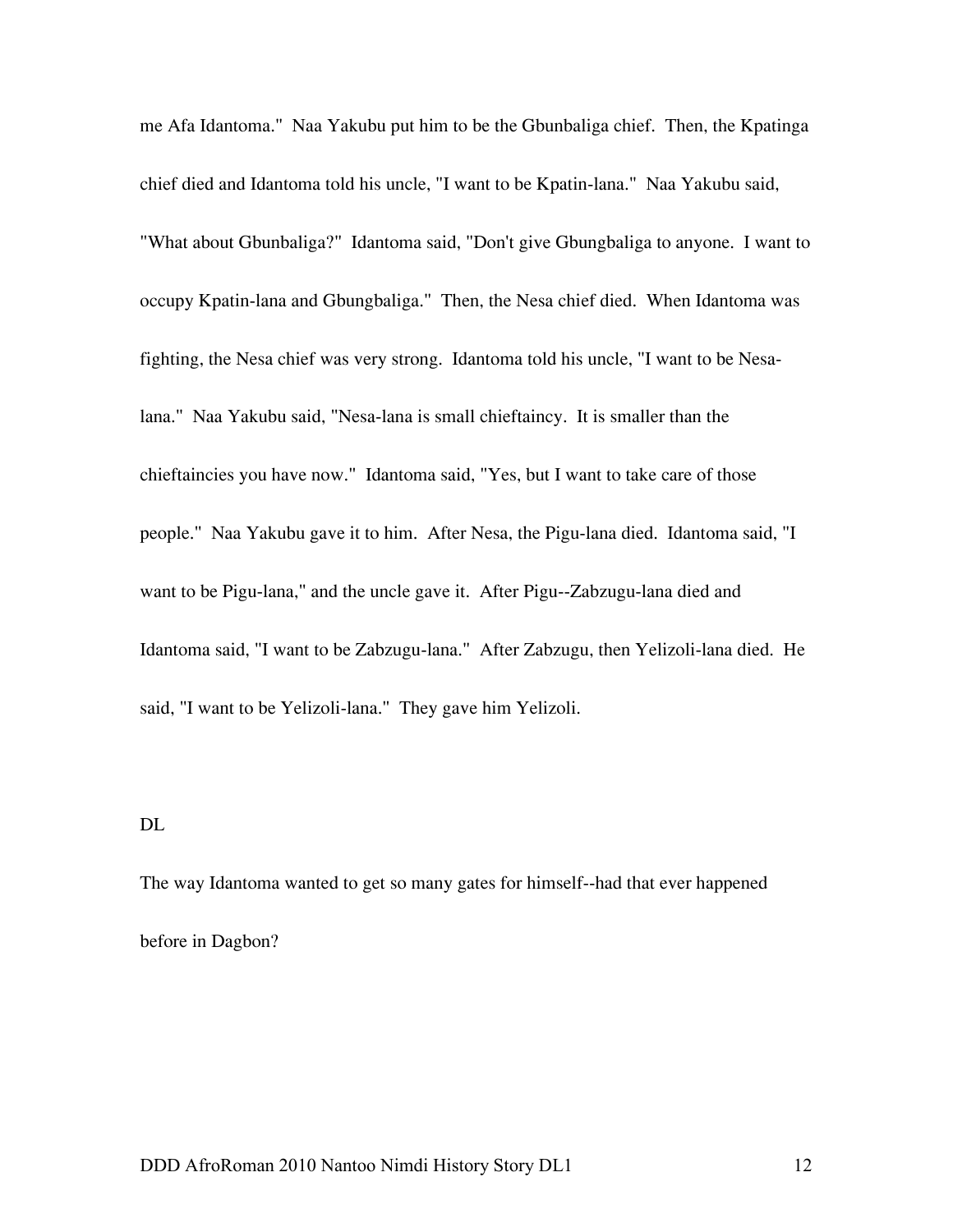Yes. I know stories of many chiefs who did it. Drummers often say that Naa Gariba occupied all the skins--all the cities of Dagbon. But according to my knowledge from my teachers, he occupied nine chieftaincies. Another chief, Naa Luro--Naa Luro occupied seven chieftaincies--seven gates including Yendi. If drummers want to prolong the story, they put more than more than fifty into him. Many chiefs did it.

DL

Do people think it is bad when a person tries to have many gates?

AL

They think it is bad, but if the person is strong--

DL

--what can you do?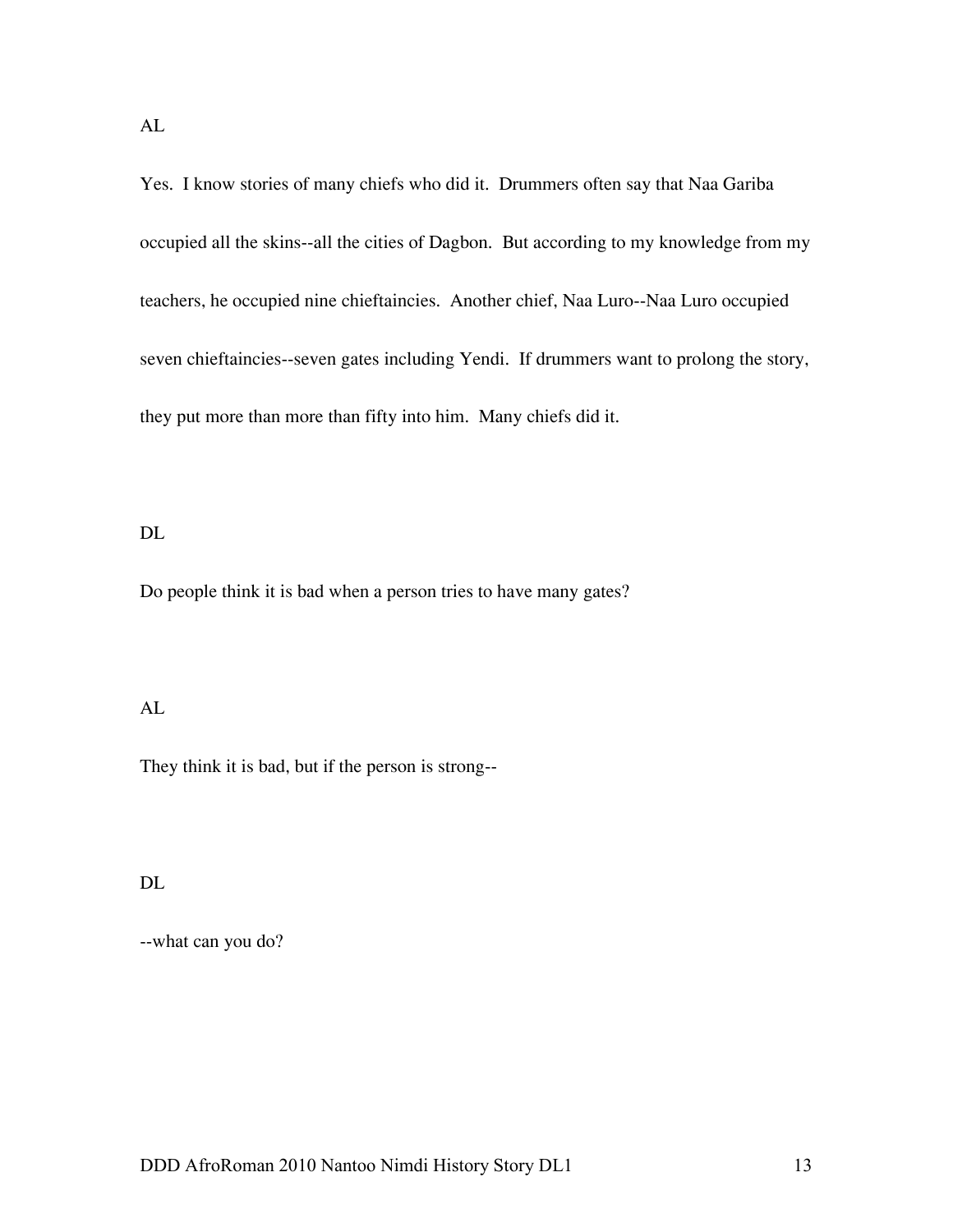Yes.

When Naa Yakubu gave Yelizoli to Idantoma, the elders of Dagbon got together and said, "Princes of Yendi, we are telling you that if Idantoma is alive when Naa Yakubu dies, he will break our custom. He will want to be Yaa Naa. A grandson of a Yaa Naa has never been Yaa Naa before. People--don't sleep!"

Right after they said that, Naa Yakubu became a crazy man. As for that, my teacher said that he could not say exactly how. He said that the Yendi princes--they can't kill the Yaa Naa so they spoiled him. They made Naa Yakubu become a madman. Then, he began doing bad things. He didn't kill his own sons, but he killed other people's sons. He was going through towns, burning people's houses. When he was passing by a house with a big entry hall, he would say, "Whose house is this?" If they didn't say, "Oh, it is your own son's house," he would burn it. If he saw some child who was looking nice, he said, "Whose child is that?" If they didn't say, "Oh, it is your son," he would kill him.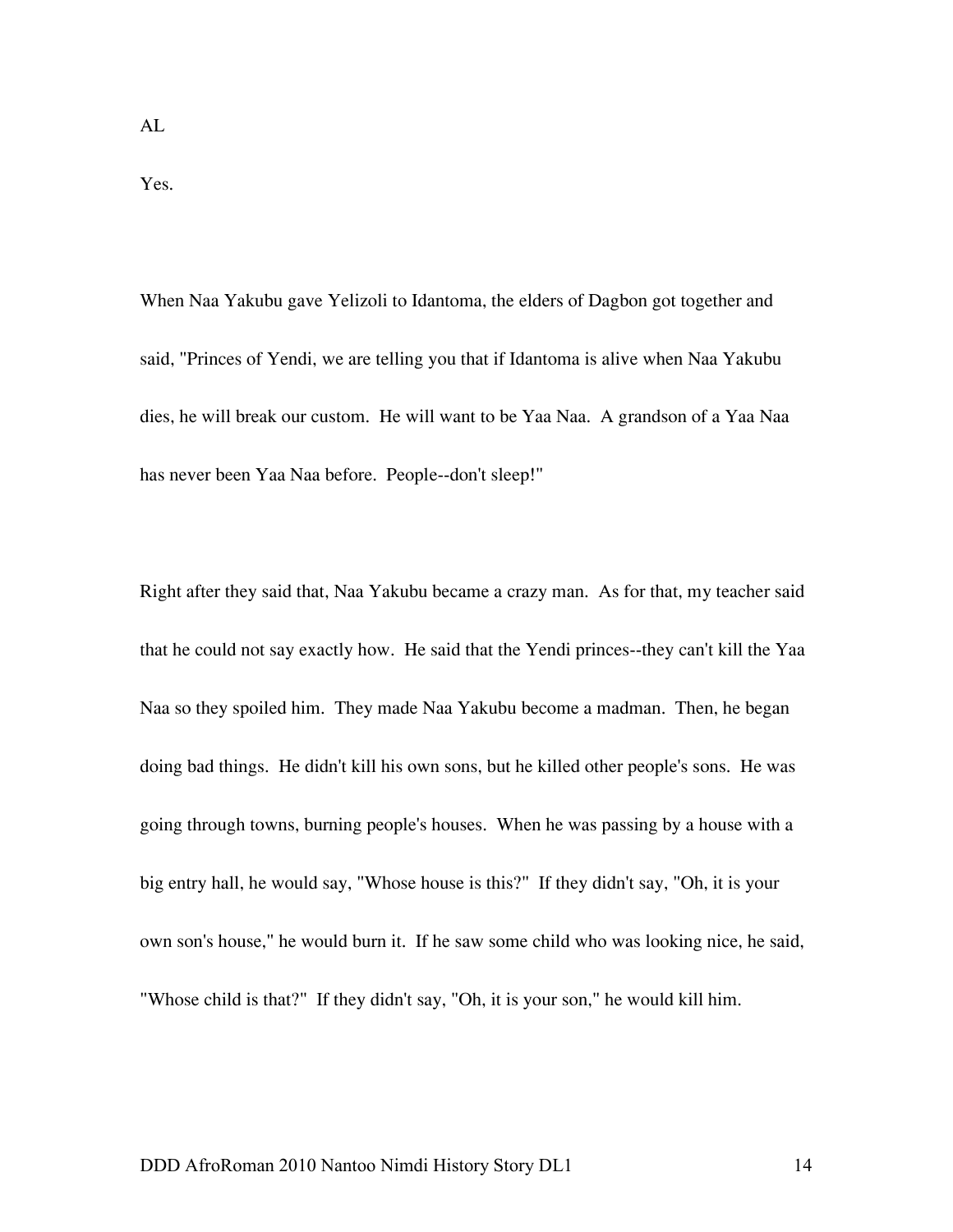DL

Before Yakubu became Yaa Naa was he known to be a killer?

#### AL

No. After he became a chief--when he lost his mind--then he become a child killer.

Naa Yakubu was made to be a madman. When a crazy man is doing bad things, we put him in handcuffs. But they cannot put a Yaa Naa in handcuffs. It is against our custom. They found wise people who could quickly tell him something to confuse him. And they sent strong people--if he was going to burn a house, they could take control of him without actually fighting him. That is what they did to Naa Yakubu after he became mad.

### DL

In one of the history books I read, it said that they put a silver chain on Yakubu--that they chained him in the market. Do some drummers say that? Is that part of your story? I am asking about something I read.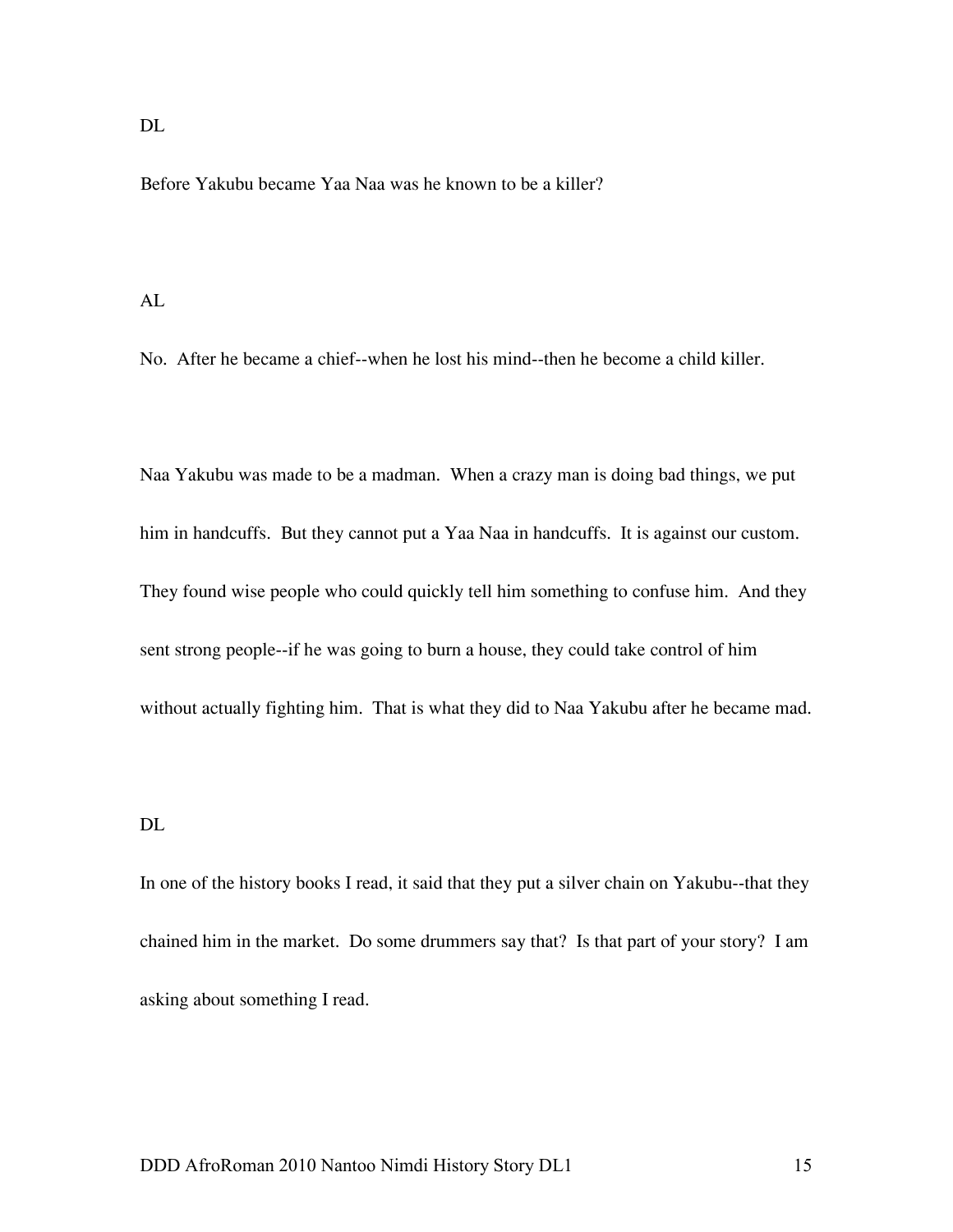They are telling lies. We don't handcuff a chief. They guarded Naa Yakubu with strong people who could keep him safe without hurting him. That is why some drummers say, "silver chain." In my knowledge--I say, "my knowledge"--according to my teachers, that is why people say, "silver chain." How can you use silver to make a chain? They never chained him.

#### DL

Then, I would say it is the author's fault because he didn't have the patience to ask enough people before he wrote it in the book. Was Naa Yakubu on the skin for some years before he became crazy?

#### AL

Yes. So, many years--according to people he was Yaa Naa for more than eighteen to nineteen years or twenty years. The crazy time--he stayed like that only for four to five years.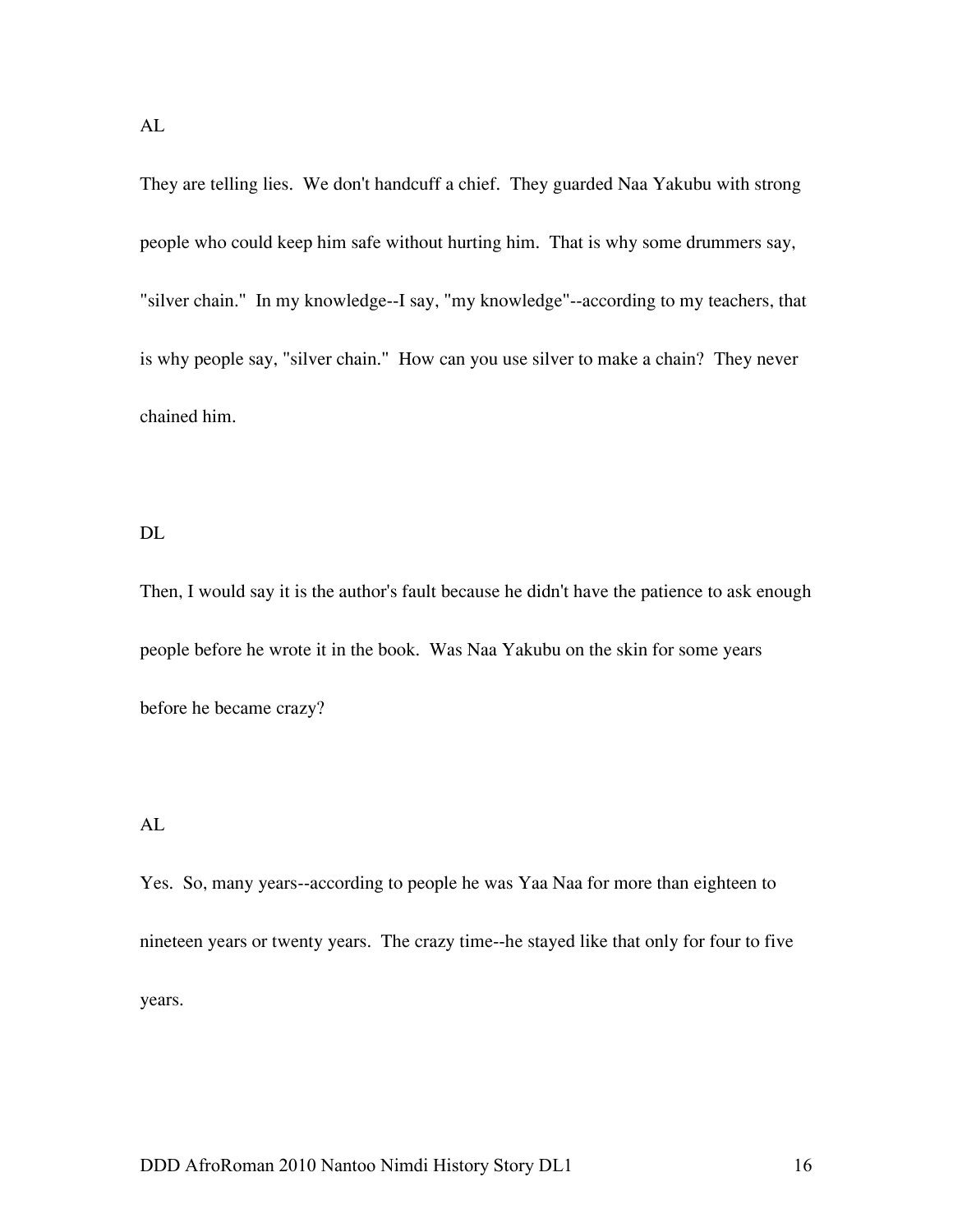The Yaa Naa princes and grandchildren didn't want Idantoma to be alive when Naa Yakubu died. From what I heard from my teachers, nobody would have been able to tell him, "You are not going to be Yaa Naa. No grandson has ever become Yaa Naa." One day they grouped together and said they were going to fight Idantoma. They fought him after Naa Yakubu was a madman because the chiefs who helped fight Idantoma would not have gone if he hadn't become crazy. Naa Yakubu would have called to talk to them. But he wasn't having his mind and didn't know anything that was happening.

So, they tried. They fought him and he was beating them. [laughs] Idantoma fought them through Tamale--coming back--they followed him back toward Yendi. Coming on the Yendi road, they killed him. After they killed Idantoma, sometime passed--I didn't ask how many years--and then Naa Yakubu also died. No one killed him. We drummers say, "His time has come for death."

That is the story I know about Naa Yakubu. The elders--no, the princes of Dagbon, grouped together and fought Idantoma and they killed him. We call that war Naabi Kura, Yaa Naa's children's war--uh huh--Naabi Kura.